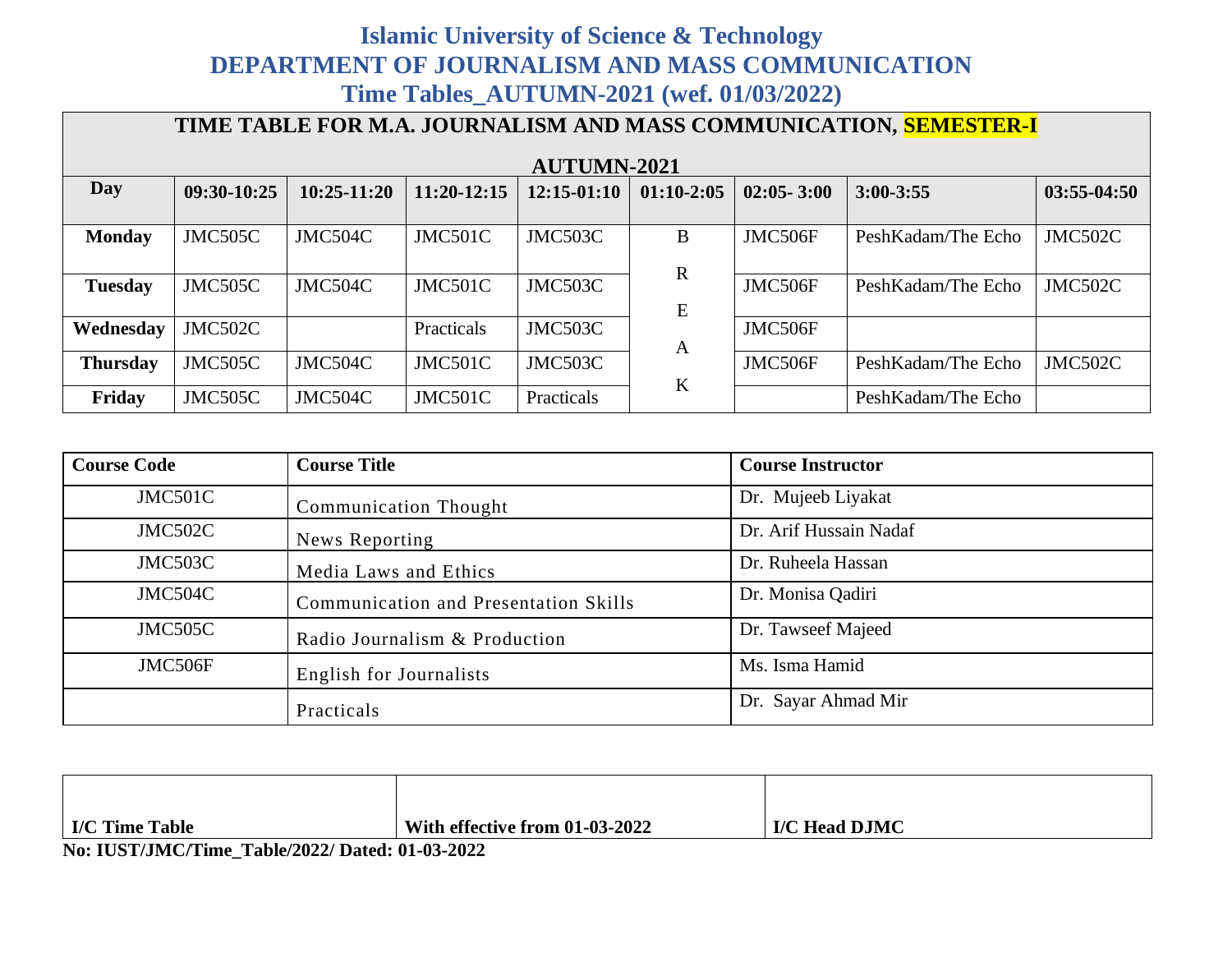|                 | TIME TABLE FOR M.A. JOURNALISM AND MASS COMMUNICATION, SEMESTER-III |                |                |                |              |                |               |                                           |
|-----------------|---------------------------------------------------------------------|----------------|----------------|----------------|--------------|----------------|---------------|-------------------------------------------|
|                 |                                                                     |                |                | Autumn-2021    |              |                |               |                                           |
| Day             | 09:30-10:25                                                         | $10:25-11:20$  | 11:20-12:15    | $12:15-01:10$  | $01:10-2:05$ | $02:05 - 3:00$ | $3:00 - 3:55$ | $03:55-04:50$                             |
| <b>Monday</b>   | <b>JMC612C</b>                                                      | <b>JMC607C</b> | <b>JMC621C</b> | <b>JMC620E</b> |              |                |               | <b>JMC610E/JMC611</b><br><b>E/JMC609E</b> |
| <b>Tuesday</b>  | <b>JMC612C</b>                                                      | <b>JMC607C</b> | JMC621C        | <b>JMC613C</b> |              | <b>JMC622C</b> |               | <b>JMC610E/JMC611</b><br><b>E/JMC609E</b> |
| Wednesday       | <b>JMC619E</b>                                                      | <b>JMC619E</b> | <b>JMC620E</b> | <b>JMC613C</b> |              | <b>JMC622C</b> |               | <b>JMC610E/JMC611</b><br><b>E/JMC609E</b> |
| <b>Thursday</b> | <b>JMC612C</b>                                                      | <b>JMC607C</b> | <b>JMC621C</b> | <b>JMC613C</b> | <b>Break</b> | <b>JMC616E</b> |               | JMC610E/JMC611<br><b>E/JMC609E</b>        |
| Friday          | <b>JMC612C</b>                                                      | <b>JMC607C</b> | <b>JMC621C</b> | <b>JMC613C</b> |              | <b>JMC616E</b> |               |                                           |

| <b>Course Code</b> | <b>Course Title</b>                                   | <b>Course Instructor</b>   |
|--------------------|-------------------------------------------------------|----------------------------|
| <b>JMC607C</b>     | <b>Communication Research</b>                         | Dr. Ruheela Hassan         |
|                    | Specialization:                                       |                            |
| JMC610E            | (i) Television Journalism                             | Dr. Mujeeb Liyakat         |
| JMC611E            | (ii) Online Journalism                                | Dr. Sayar Ahmad Mir        |
| <b>JMC609E</b>     | (iii) Radio Journalism                                | Dr. Tawseef Majeed         |
| JMC612C            | <b>Media and Society</b>                              | Dr. Arif Hussain Nadaf     |
| <b>JMC613C</b>     | <b>Public Relations &amp; Corporate Communication</b> | Dr. MonisaQadiri           |
| <b>JMC619E</b>     | <b>Documentary Film Making</b>                        | Dr. Tawseef Majeed         |
| JMC620E            | Media in Conflict & Peace Building                    | Dr. Arif Nadaf             |
| JMC616E            | <b>Disaster Reporting</b>                             | Dr. Ruheela Hassan         |
| <b>JMC622C</b>     | Dissertation-I (Pre-Submission)                       | <b>All Faculty Members</b> |
| JMC621C            | <b>Media Output: The Echo</b>                         | Dr. Rabia Noor             |
|                    | Peshkadam                                             | Dr. Tawseef Majeed         |

| I/C Time Table | With effective from 01-03-2022 | I/C Head DJMC |  |  |  |
|----------------|--------------------------------|---------------|--|--|--|
|                |                                |               |  |  |  |

**No: IUST/JMC/Time\_Table/2022/ Dated: 01-03-2022**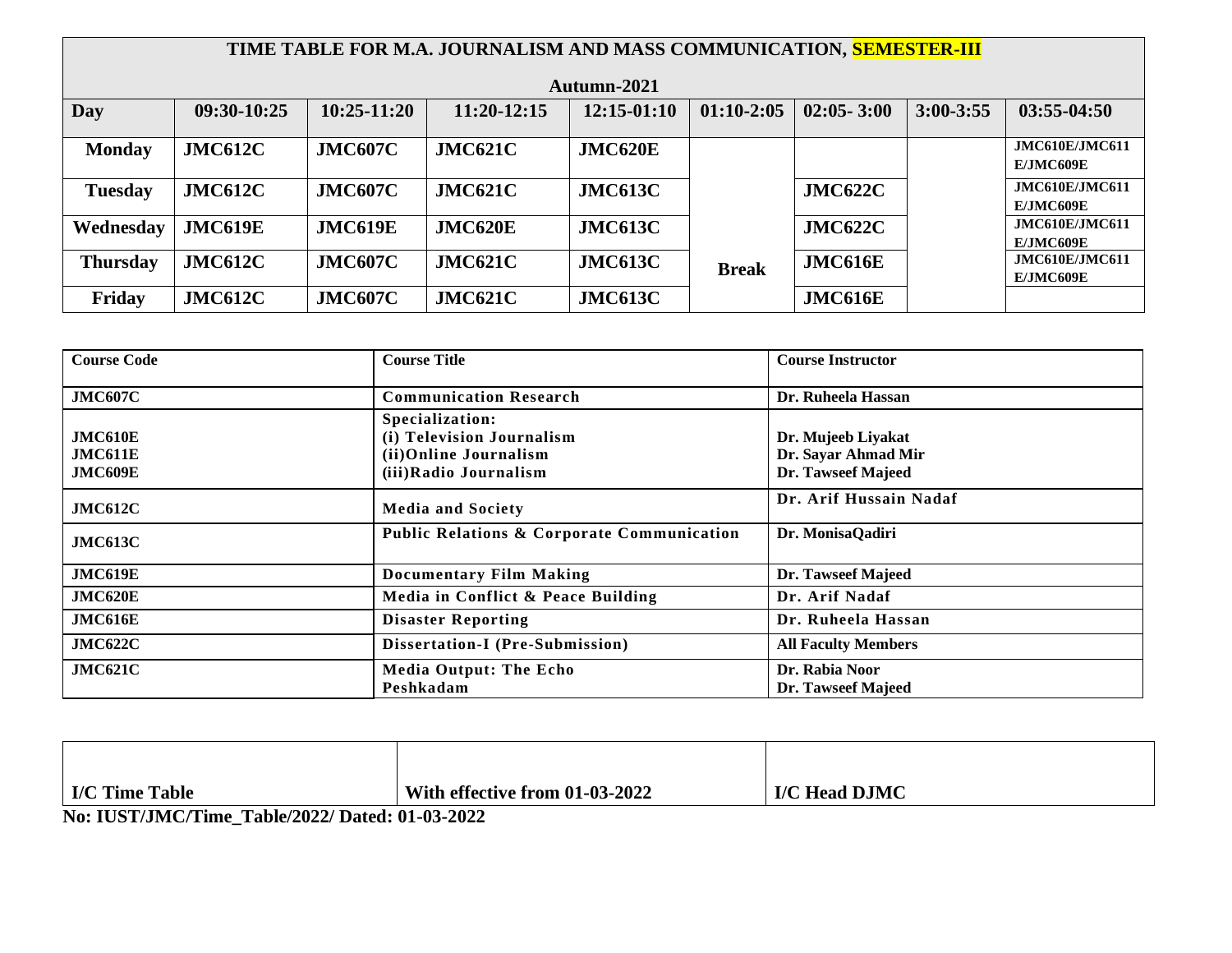|                 | TIME TABLE FOR Ph.D. JOURNALISM AND MASS COMMUNICATION |               |               |                    |              |                |                  |                         |
|-----------------|--------------------------------------------------------|---------------|---------------|--------------------|--------------|----------------|------------------|-------------------------|
|                 |                                                        |               |               | <b>AUTUMN-2021</b> |              |                |                  |                         |
|                 | 09:30-10:25                                            | $10:25-11:20$ | $11:20-12:15$ | $12:15-01:10$      | $01:10-2:05$ | $02:05 - 3:00$ | $3:00-3:55$      | $03:55-04:50$           |
| <b>Monday</b>   |                                                        | JMC907C       |               |                    | $\bf{B}$     | <b>JMC901C</b> | L                | L                       |
| <b>Tuesday</b>  |                                                        | JMC907C       |               | JMC902C            | $\mathbf R$  | <b>JMC901C</b> |                  | I                       |
| Wednesday       |                                                        | JMC902C       |               | JMC907C            | ${\bf E}$    | <b>JMC901C</b> | B<br>$\mathbf R$ | $\bf{B}$<br>$\mathbf R$ |
| <b>Thursday</b> |                                                        | JMC907C       |               | JMC902C            | $\mathbf A$  | <b>JMC901C</b> | A                | $\mathbf A$             |
| Friday          | <b>Scholar Specific Discussions</b>                    |               | JMC902C       |                    |              | $\mathbf R$    | $\mathbf R$      |                         |
|                 |                                                        |               |               |                    | $\mathbf K$  |                | $\mathbf v$      | Y                       |

| <b>Course Code</b> | <b>Course Title</b>                      | <b>Course Instructor</b>  |
|--------------------|------------------------------------------|---------------------------|
| JMC901C            | <b>Research Methodology</b>              | Dr. Monisa Qadiri         |
| <b>JMC902C</b>     | <b>Research &amp; Publication Ethics</b> | Dr. Arif Hussain Nadaf    |
| <b>JMC907C</b>     | <b>Advances in Subject</b>               | <b>Dr. Tawseef Majeed</b> |

| I/C Time Table | With effective from 01-03-2022 | I/C Head DJMC |
|----------------|--------------------------------|---------------|

**No: IUST/JMC/Time\_Table/2022/ Dated: 01-03-2022**